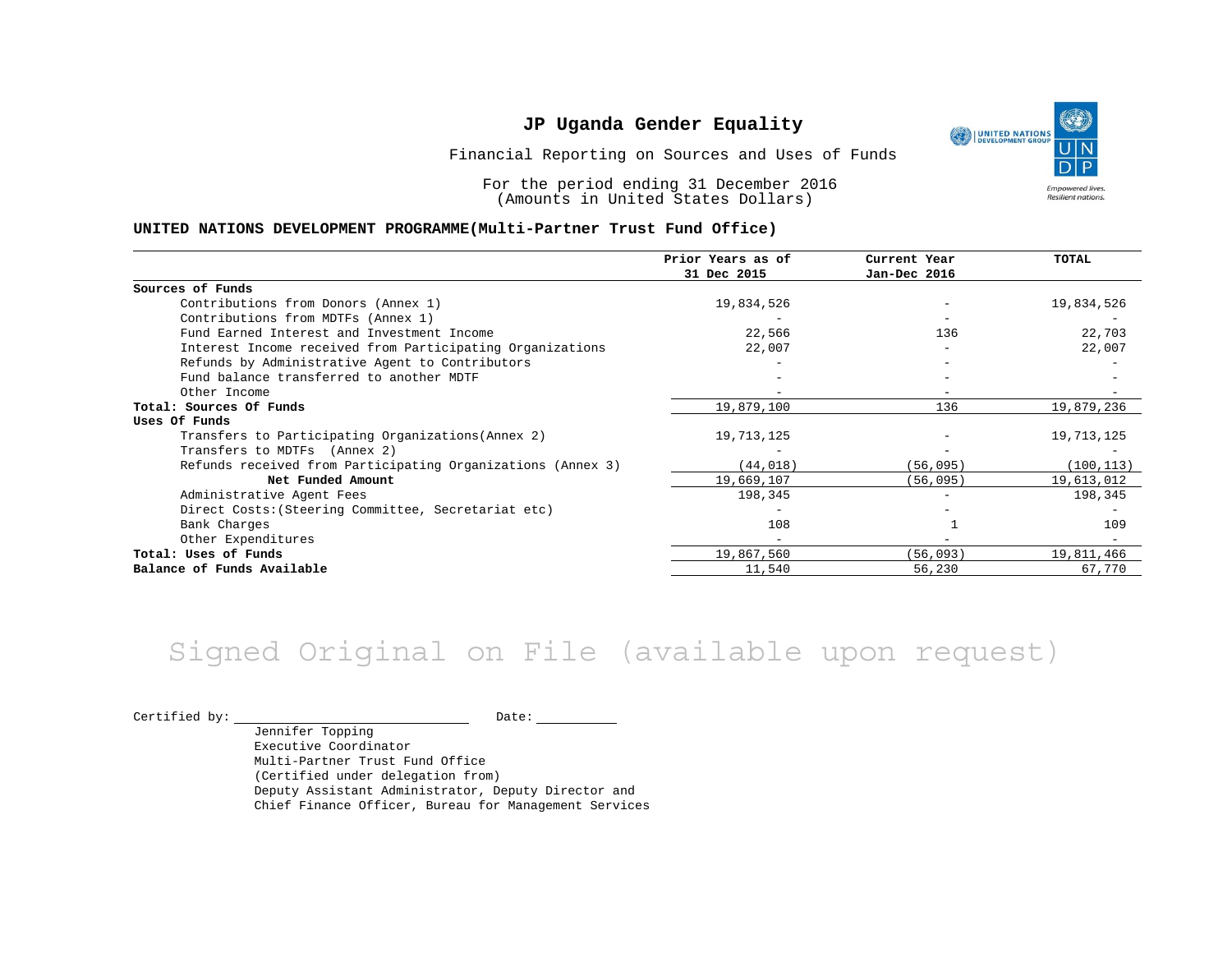

Financial Reporting on Sources and Uses of Funds

For the period ending 31 December 2016 (Amounts in United States Dollars)

### **UNITED NATIONS DEVELOPMENT PROGRAMME(Multi-Partner Trust Fund Office)**

**Annex - 1: Contributions**

|                                | Prior Years as of | Current Year             | TOTAL      |
|--------------------------------|-------------------|--------------------------|------------|
|                                | 31 Dec 2015       | Jan-Dec 2016             |            |
| From Contributors              |                   |                          |            |
| DEPARTMENT FOR INT'L DEVELOPME | 19,834,526        | $\overline{\phantom{0}}$ | 19,834,526 |
| Total: Contributions           | 19,834,526        | $-$                      | 19,834,526 |

# Signed Original on File (available upon request)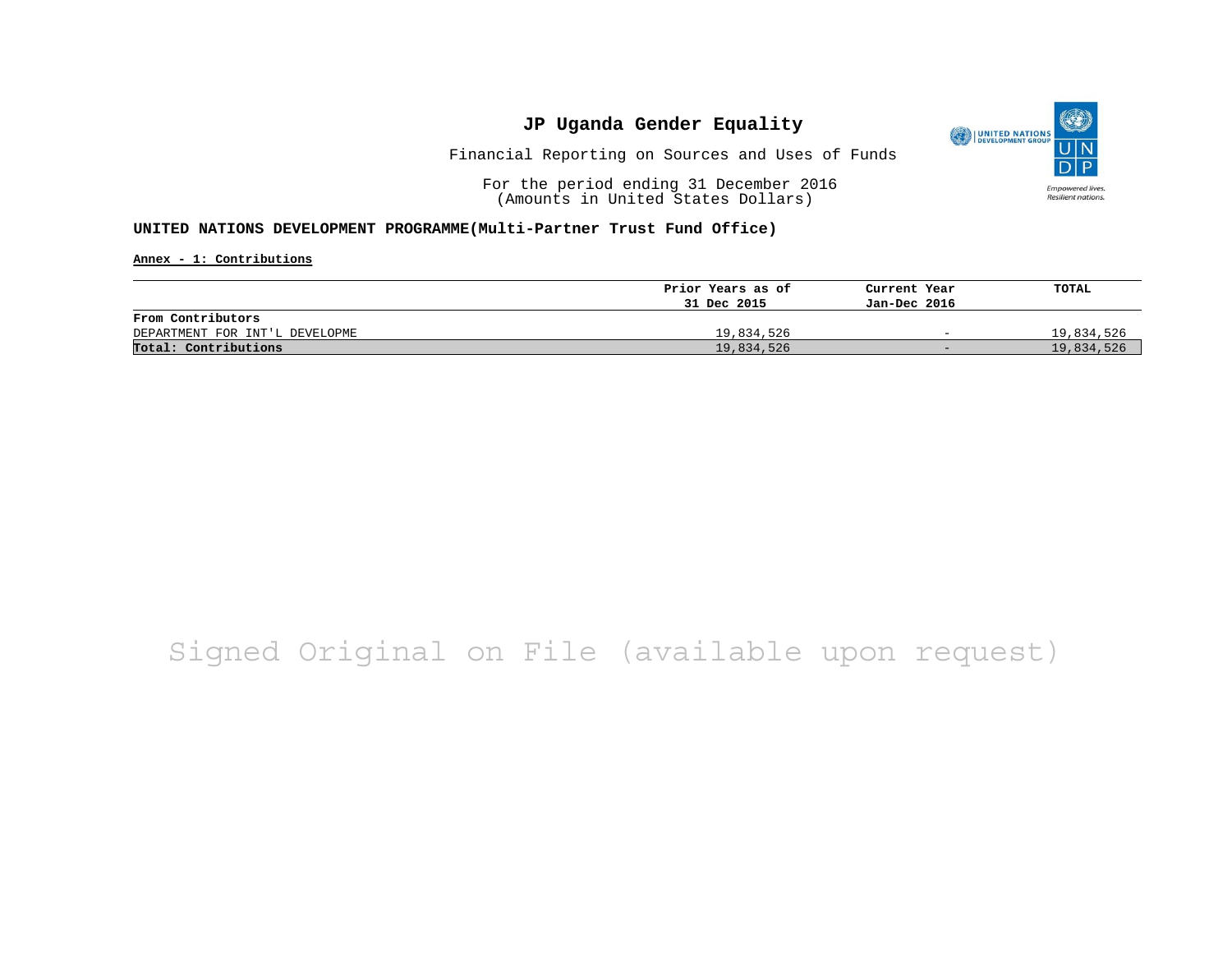

Financial Reporting on Sources and Uses of Funds

For the period ending 31 December 2016 (Amounts in United States Dollars)

### **UNITED NATIONS DEVELOPMENT PROGRAMME(Multi-Partner Trust Fund Office)**

**Annex - 2: Transfers**

|                                | Prior Years as of | Current Year             | TOTAL      |
|--------------------------------|-------------------|--------------------------|------------|
|                                | 31 Dec 2015       | Jan-Dec 2016             |            |
| To Participating Organizations |                   |                          |            |
| FAO                            | 240,750           | $\qquad \qquad -$        | 240,750    |
| ILO                            | 280,340           | $\overline{\phantom{a}}$ | 280,340    |
| OHCHR                          | 574,594           | $\overline{\phantom{a}}$ | 574,594    |
| UNCDF                          | 609,900           | $\qquad \qquad -$        | 609,900    |
| UNDP                           | 643,101           | $\overline{\phantom{a}}$ | 643,101    |
| UNFPA                          | 4,197,052         | $\overline{\phantom{a}}$ | 4,197,052  |
| UNHABITAT                      | 74,900            | $\qquad \qquad -$        | 74,900     |
| UNHCR                          | 8,230             | $\qquad \qquad -$        | 8,230      |
| UNICEF                         | 2,248,284         | $\overline{\phantom{a}}$ | 2,248,284  |
| UNWOMEN                        | 8,654,244         | $\overline{\phantom{a}}$ | 8,654,244  |
| WHO                            | 2,181,730         | $\qquad \qquad -$        | 2,181,730  |
| Total Transfers                | 19,713,125        |                          | 19,713,125 |

Signed Original on File (available upon request)